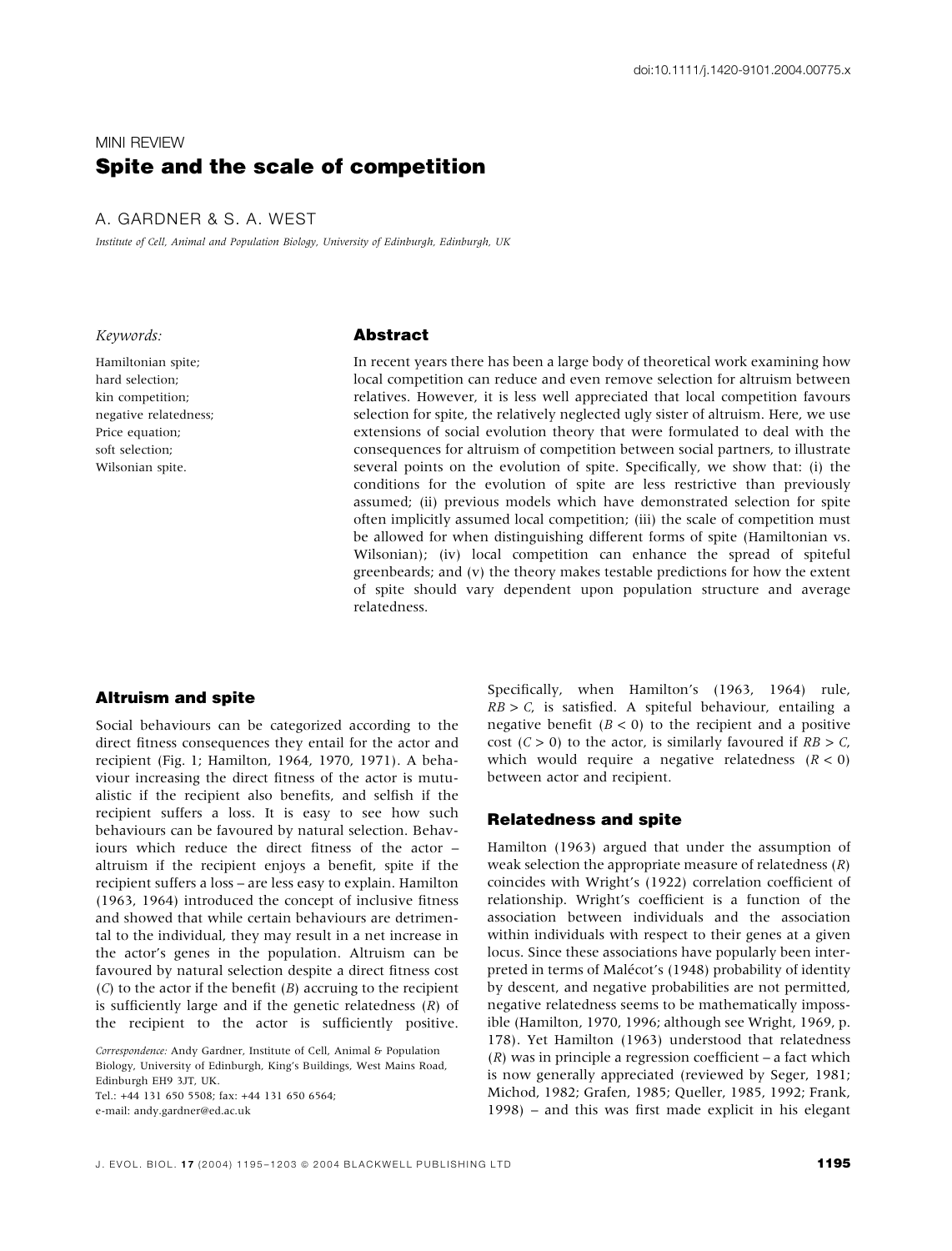

Fig. 1 A classification of social behaviours.

reformulation of Hamilton's (1970) rule using Price's (1970) equation. Specifically, relatedness is the regression (slope) of the recipient's genetical breeding value on that of the actor (Hamilton, 1970, 1972; Taylor & Frank, 1996; Frank, 1997a, 1998). As regressions can be negative as well as positive (and zero), relatedness can feasibly take any real value (from negative infinity to positive infinity). Discussions with Price led Hamilton to acknowledge that negative relatedness can plausibly arise between social partners, and hence spite can be favoured by natural selection (Hamilton, 1970, 1996; Frank, 1995).

How does negative relatedness arise? Grafen's (1985) geometric view of relatedness reveals that relatedness between an actor and a potential recipient depends crucially upon the genetical composition of the whole population. This can be illustrated by assuming that a recipient carries the actor's genes with average frequency *p*, and the population frequency of the actor's genes is  $\bar{p}$ . If the recipient carries the actor's genes at a frequency greater than the population frequency of those genes  $(p > \bar{p})$  then an increase in its reproductive success translates into increased frequency of the actor's genes in the population, and hence a positive inclusive fitness benefit to the actor  $(RB > 0; Fig. 2a)$ . Conversely, if the recipient carries the actor's genes at a frequency lower than the population frequency of those genes  $(p < \bar{p})$ then an increase in its reproductive success translates into decreased frequency of the actor's genes in the population, and hence a negative inclusive fitness benefit for the actor ( $RB < 0$ ; Fig. 2b). The point here is that the difference between these two situations can arise purely due to variation in the frequency of the actor's genes in the population (variable  $\bar{p}$ ), even with a fixed proportion of genes shared between the actor and recipient (fixed  $p$ ): relatedness is relative, with the population as a whole providing the reference.

This also illustrates how negative relatedness can arise. As both situations described above involve a positive benefit ( $B > 0$ ) to the recipient, the coefficient of relatedness which transforms recipient success into inclusive fitness of the actor must be positive in the former instance  $(R > 0$ : Fig. 2a) and negative in the latter  $(R < 0)$ :



Fig. 2 The geometric view of relatedness. The actor's genes (shaded) are present in the recipient at frequency  $\boldsymbol{p}$  and in the population as a whole at frequency  $\bar{p}$ . Enhancing the direct fitness of the recipient  $(B > 0)$  pushes the population gene frequency towards p, and so if  $p > \bar{p}$  (a) the frequency of the actor's genes increase, giving a positive inclusive fitness benefit ( $RB > 0$ ) which implies positive relatedness ( $R > 0$ ) between actor and recipient. If  $p < \bar{p}$  (b), then the population frequency of the actor's genes decreases, giving a negative inclusive fitness benefit ( $RB < 0$ ) and hence negative relatedness ( $R < 0$ ). When  $p = \bar{p}$  (c) the population frequency does not change, giving no inclusive fitness benefit ( $RB = 0$ ) and hence zero relatedness ( $R = 0$ ).

Fig. 2b). The other possibility is that relatedness is zero when the recipient carries the same frequency of the actor's genes as does the population as a whole  $(p = \bar{p})$ , so that relatedness to the average population member (and hence to the population itself) is zero (Fig. 2c).

But, how large a negative relatedness is likely to arise? Consider an individual who lives in a population of size N, and who is then related to a fraction 1/N of the population (i.e. itself) by an amount 1 and is related to the other fraction  $(N - 1)/N$  by an amount R. The relatedness to the population as a whole must be zero (Grafen, 1985), and hence must satisfy  $(1/N) + [(N - 1)/N]R = 0$ . Rearrangement gives  $R = -1/(N - 1)$ , i.e. the average relatedness between the actor and its social partners is negative (Hamilton, 1975; Grafen, 1985; Pepper, 2000). If the focal individual can identify, and refrain from being spiteful to, a number of positively related genealogically close social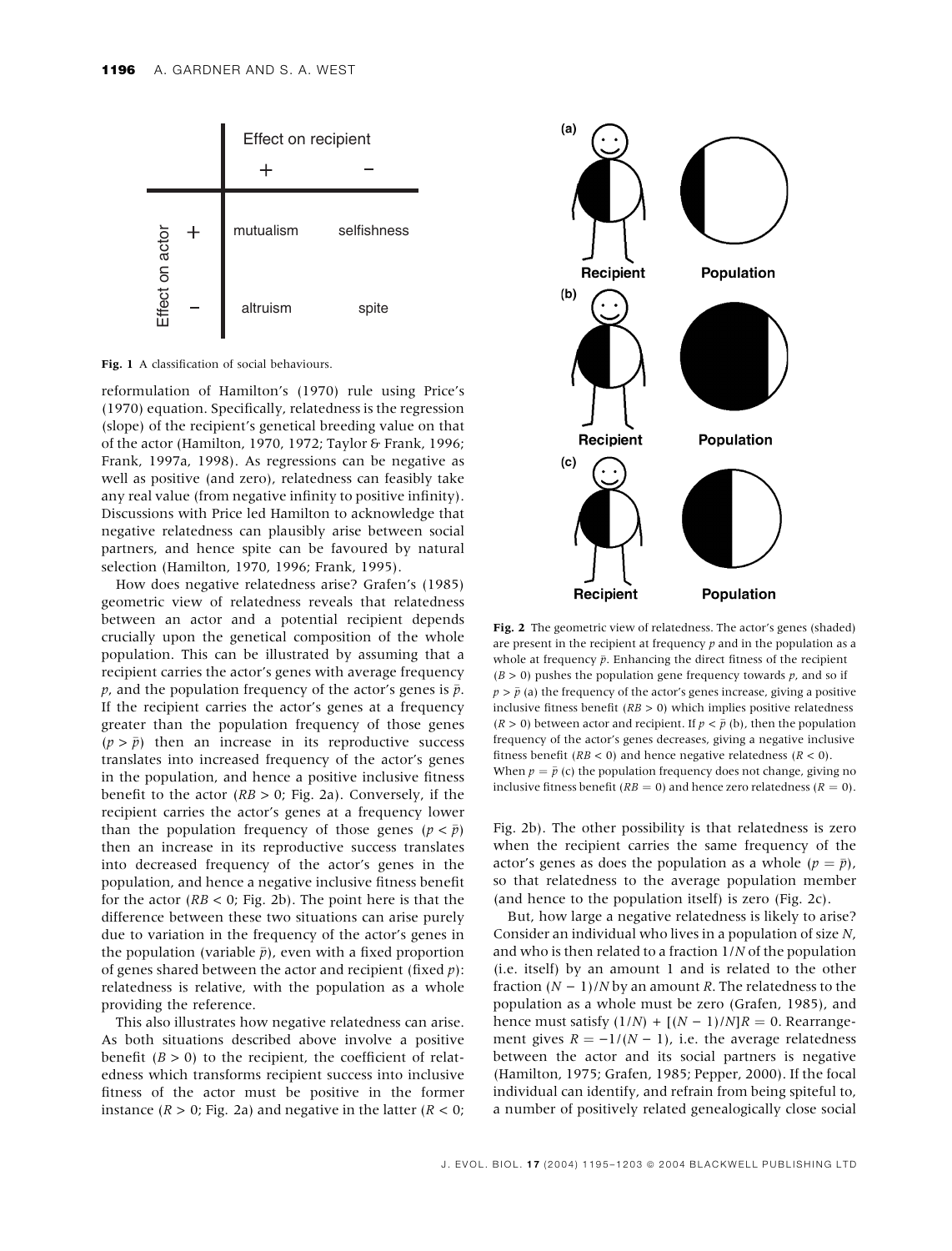



**Fig. 3** The average relatedness  $(R)$  between population members as a function of population size  $(N)$ , when there is no kin discrimination. Since relatedness by any member to the population as a whole is zero, and this includes positive relatedness to itself, relatedness to the other individuals is necessarily negative, specifically  $R = -1/2$  $(N - 1)$ . This is minimized at  $R = -1$  when  $N = 2$ , but quickly tends to zero as N increases towards more plausible values.

partners (kin discrimination), then the relatedness to recipients becomes even more negative (Hamilton, 1975). For very small populations (small  $N$ ; Fig. 3), negative relatedness can be nontrivial, and hence individuals might be expected to pay reasonable costs in order to inflict damage to their social partners. Negative relatedness (and hence spite) is therefore possible, but this tiny population condition caused Hamilton (1971) to regard spite as merely the 'final infection that kills failing twigs of the evolutionary tree', and not a general phenomenon contributing to adaptive evolution (Hamilton, 1996).

## Scale of competition

However, the situation may not be so bleak for spite. There has recently been much interest in how local competition between relatives can reduce and even remove selection for altruism between relatives (reviewed by Queller, 1992; West et al., 2002). This work was spurred by the possibility that with limited dispersal in a viscous population, individuals would tend to associate with kin, so that kin selection theory might suggest positive relatedness between social partners, and hence conditions favourable for the evolution of altruism (Hamilton, 1964, 1971, 1972, 1975, 1996). However, this relies on the implicit assumption of density-dependent regulation being global (hard selection; Wallace, 1968), with no increased competition, due to increased productivity, within more altruistic groups (Boyd, 1982; Wade, 1985). In contrast, if density-dependent regulation occurs at the level of the social group (soft selection, Wallace, 1968; see also Haldane, 1924), then the increased success of the recipient must be paid for by the group. Without kin discrimination, the relatedness of the actor to the

other members of the group will have been equally raised by population viscosity. Hence, population viscosity will not necessarily favour indiscriminate altruism (Hamilton, 1971, 1975; Taylor, 1992a,b).

This effect of local competition between relatives can be incorporated into Hamilton's rule in a number of ways (Grafen, 1984; Queller, 1994; Frank, 1998; West et al., 2002). Queller (1994) reformulated the coefficient of relatedness in order to take this into account, giving a new measure which he described as 'not just a statement about the genetic similarity of two individuals, it is also a statement about who their competitors are'. Here, relatedness between actor and recipient is a regression as before, however it is now defined relative to a reference population of competitors, a proportion of which are locals, and the remainder being average members of the global population. Obviously if all competition is global, the reference population is the global population, allowing for positive relatedness between social partners. At the other extreme, if all competition is at the level of the social group, relatedness to the average member of the social group will be zero. Frank (1998) chose not to redefine relatedness, but instead introduced a separate scale of competition parameter to be incorporated into the benefit component of Hamilton's rule in order to predict when social behaviours will be favoured by selection. This parameter  $(a)$  is simply the proportion of competitors which are local as opposed to global. Soft selection (local competition) had been relatively neglected in social evolution theory prior to these developments, and this contrasts with population genetics, where it has received much attention (Roughgarden, 1979).

Although the importance of the scale of competition in the application of kin selection to altruism is now acknowledged (see West et al., 2002 for a recent review, and Griffin et al., 2004 for an empirical example), its implications for spite are underappreciated. Increasingly local competition, as well as disfavouring altruism, can enhance selection for spite. Hamilton was correct when he stated that spite should be restricted to tiny populations; however, the 'population' of interest is that of the competitive arena. If competition is global, so that there is hard selection at the level of the social arena, then relatedness is measured with respect to the population as a whole. But as competition becomes increasingly local, the reference population shrinks towards the size of the social arena, which may contain only a few individuals (small N) and/or a significant proportion of identifiable positively related kin, such that the negative relatedness towards the other potential recipients is nontrivial, enhancing the selective value of spite.

Another way of seeing this is by considering a crucial difference between altruism and spite. Within a social group, individuals with greater altruism than the group average have reproductive success lower than the group average, but if more altruistic groups are more productive, altruists may have higher absolute success than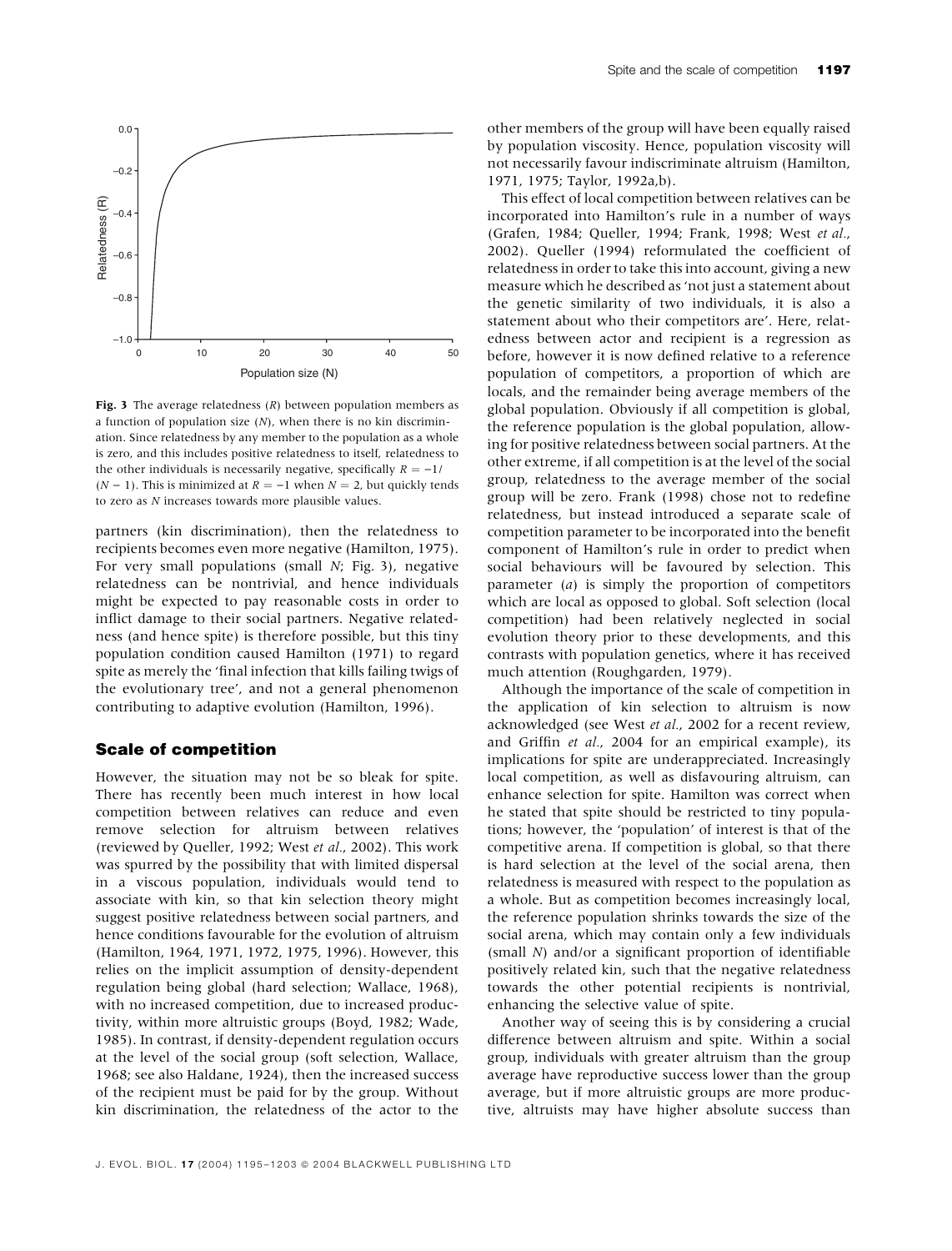nonaltruists when averaging over the whole population. When competition is global, fitness is proportional to absolute success, so that altruism can be a winning strategy. Increasingly local competition means that fitness is increasingly dominated by success relative to the social group average, and so altruism is less favoured. Conversely, spiteful behaviour incurs a direct cost and reduces the success of social partners, so that more spiteful individuals can have higher success relative to the group average, but suffer a reduction in absolute success. When competition is global and fitness is proportional to absolute success, spite cannot be favoured, but as competition becomes increasingly local fitness is increasingly determined by success relative to social partners, so that spite can be a winning strategy.

# Illustrative overview

So far we have employed the standard approach of taking Hamilton's rule to be a given (for example, see Orlove, 1975) and using this as an entry point into the analysis of social evolution. However, it is often more appropriate and rigorous to derive the rule using a direct fitness approach, particularly when the aim is to resolve problematic conceptual issues. We use the direct (neighbourmodulated) fitness maximization techniques of Taylor & Frank (1996) and Frank (1998) to derive Hamilton's rule, in order to (i) distinguish two different forms of spite, and (ii) address the suggestion of Boyd (1982) that spite is often actually selfishness because it indirectly increments fitness through reducing the intensity of competition. The key to this is to distinguish possible direct benefits of spite that might accrue to positively related third parties, and indirect effects due to relaxed competition.

Let social groups comprise  $n$  equally abundant 'families', with kin recognition allowing discrimination of the proportion  $1/n = k$  of the social group which are 'kin' from the remaining  $1 - k$  which are 'nonkin'. Spite directed at nonkin carries a cost (some function  $c$ ), inflicts a negative benefit upon the victim  $(b)$ , and also potentially directly benefits (d) individuals within one's family, so that personal success might be written as:

$$
S_{\text{focal}} = 1 + b[(1 - k)z] - c[x] + d[k(1 - k)y], \quad (1)
$$

where  $x$  is the focal individual's spite strategy,  $y$  is the average strategy of its kin (including itself), and  $z$  is the average strategy played by the nonkin members of its social group. The local average and the average for the whole population are given by:

$$
S_{\text{local}} = 1 + k\{b[(1-k)z] - c[y] + d[k(1-k)y]\}
$$
  
+ (1-k)\{b[(1-2k)z + ky] - c[z] + d[k(1-k)z]\},  

$$
S_{\text{global}} = 1 + b[(1-k)\overline{z}] - c[\overline{z}] + d[k(1-k)\overline{z}],
$$
 (2)

where  $\bar{z}$  is the average spite strategy played in the whole population. Following Frank's (1998) approach to including competition in models of social evolution, fitness can be expressed as success relative to that of the average competitor, i.e.

$$
w = \frac{S_{\text{focal}}}{a S_{\text{local}} + (1 - a) S_{\text{global}}},\tag{3}
$$

where the scale of competition parameter  $(a)$  is defined as the proportion of competition which occurs locally, i.e. at the level of the social group. Selection favours more spite whenever marginal fitness is positive  $(dw/dx > 0)$ . As outlined by Taylor & Frank (1996), and Frank (1998), marginal fitness is given by the chain rule:

$$
\frac{\mathrm{d}w}{\mathrm{d}x} = \frac{\partial w}{\partial x} + r_y \frac{\partial w}{\partial y} + r_z \frac{\partial w}{\partial z},\tag{4}
$$

where  $\partial$  denotes a partial derivative, and  $r_v = dy/dx$  and  $r<sub>z</sub> = dz/dx$  are the slopes of social partner phenotype on own phenotype (for kin and nonkin respectively). Assuming only minor variants ( $x \approx y \approx z \approx \overline{z}$ ), and denoting  $b' = db[\circ]/d\circ$ ,  $c' = dc[\circ]/d\circ$  and  $d' = dd[\circ]/d\circ$ , we find that marginal fitness is positive  $(dw/dx > 0)$  when

$$
\{r_z - a[kr_y + (1 - k)r_z]\}(1 - k)b'+ \{r_y - a[kr_y + (1 - k)r_z]\}(1 - k)d' > \{1 - a[kr_y + (1 - k)r_z]\}c'.
$$
 (5)

Note that the relatedness to the average competitor relative to the whole population is  $\hat{r} =$  $a[kr_y + (1 - k)r_z]$ , and the marginal costs and benefits of spite are  $B = (1 - k)b'$ ,  $C = c'$ , and  $D = k(1 - k)d'$ . After making these substitutions, rearrangement of eqn 5 obtains the condition

$$
\frac{r_z - \hat{r}}{1 - \hat{r}} B + \frac{r_y - \hat{r}}{1 - \hat{r}} D > C.
$$
 (6)

The  $r$  terms denote relatedness of individuals with respect to their spite phenotypes, relative to the population average,  $\bar{z}$ . If R is used to denote relatedness *sensu* Queller (1994), i.e. measured relative to the average competitor, then eqn 6 is simply

$$
R_1B + R_2D > C.\t\t(7)
$$

This is the three-party extension to Hamilton's rule for spiteful interactions given by Foster et al. (2000), although here it is the consequence of an analysis rather than the starting point.  $R_1$  is the relatedness to the victims of spite, and  $R_2$  is the relatedness to the third party which receives any direct benefits. A major source of confusion over Hamilton's rule involves the meaning of the terms  $B$  and  $C$  (and in the above expression,  $D$ ), and so it is worth pointing out that these are not fixed parameters – they are marginal values.

This form of the rule can be used to discriminate Hamiltonian and Wilsonian forms of spite (Hamilton, 1970, 1971; Wilson, 1975; Foster et al., 2000, 2001). Feeling that negative relatedness was implausible, Wilson (1975) proposed that spite directed against non-negatively related individuals could be favoured if it also delivered a benefit to a sufficiently positively related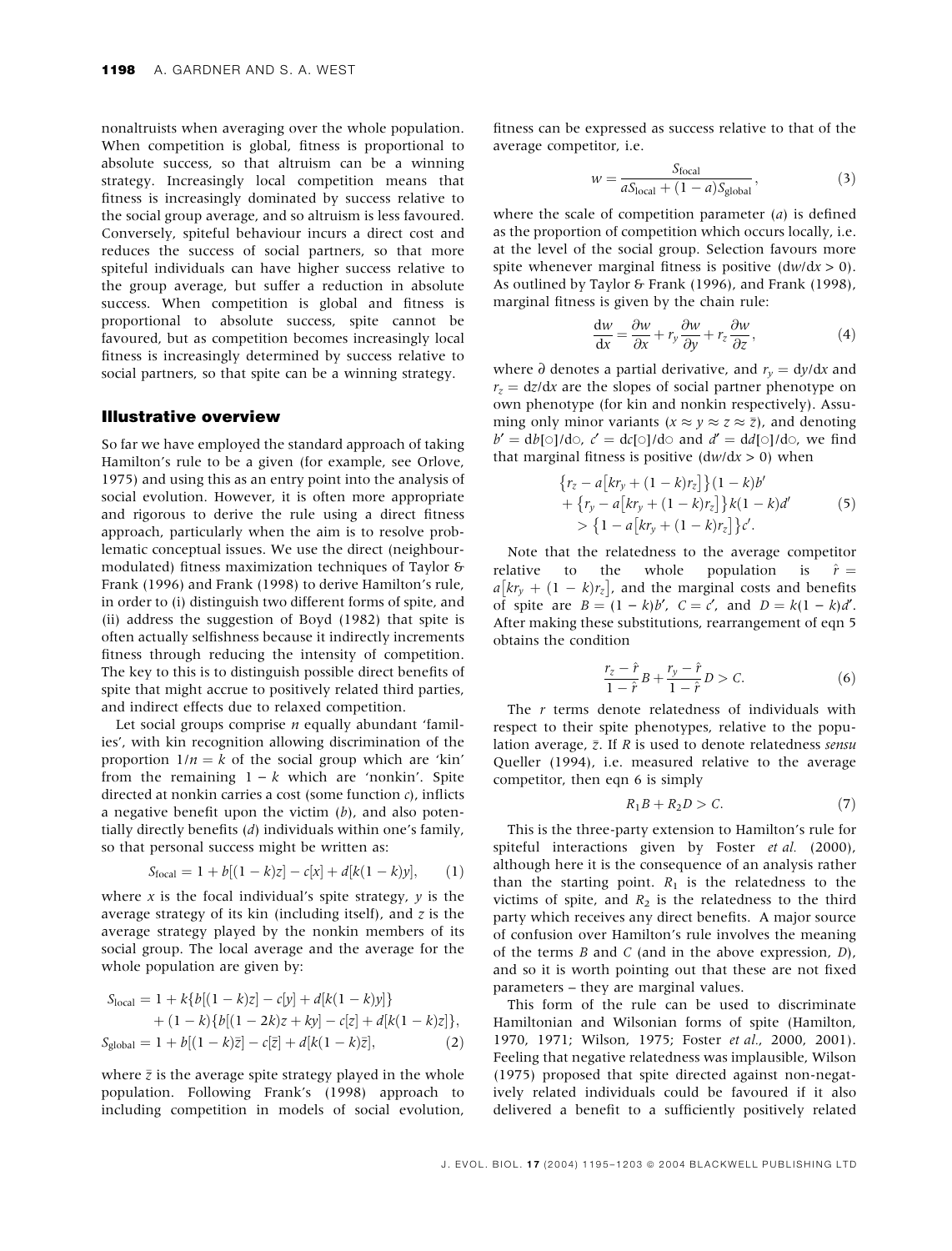third party. In terms of the above notation, such Wilsonian spite occurs when  $D > 0$  and  $R<sub>2</sub> > 0$ , and does not require a negatively related victim  $(R_1 < 0)$ . Hamiltonian spite occurs when the victim is negatively related  $(R_1 < 0$ , and hence  $R_1 B > 0$ ; Hamilton, 1970, 1971), and hence a direct benefit to positive relations  $(D > 0)$  is not always required in order for the spite to be favoured. From eqn 6 we can see that: (i) negative relatedness depends on the ability to discriminate individuals who are less related than the average competitor (so that  $r < \hat{r}$ ); and (ii) the magnitude of this negative relatedness increases as competition becomes more localized (increasing *a*, and hence increasing  $\hat{r}$ ). Clearly, there is potential for spiteful behaviours to involve both negative relatedness to victims and positive benefits to positive relations, and hence a mixture of Hamiltonian and Wilsonian spite (Foster et al., 2000, 2001).

Related to this distinction, we can address the suggestion of Boyd (1982) that spite is actually less likely to occur under local competition, as the resulting relaxed competition gives an indirect benefit to spiteful individuals, so that many cases of spite would in fact be selfishness. Equation 7 reveals that the relaxation of competition due to spite is absorbed into the negative relatedness term, when relatedness is measured relative to the average competitor. Boyd's indirect benefit to the spiteful individual does not make the action selfish, in the same way that this indirect benefit accrued to other positive relatives does not mean that the spiteful behaviour is Wilsonian.

It is important to note that the above is not a general model for spite, but is rather an example included for the purpose of illustration. For instance, we have assumed additivity of fitness components, and equally abundant families. For this reason, it is always more rigorous to do a direct fitness analysis for particular models of interest in order to obtain the appropriate Hamilton's rule, rather than using the rule as a starting point.

# Biological applications

Applying the theory to biological examples, we show: (i) that previous models which have successfully demonstrated selection for spite have tended to implicitly assume local competion; (ii) behaviours previously interpreted as indirect altruism or Wilsonian spite might turn out to involve negative relatedness and hence Hamiltonian spite; (iii) spiteful greenbeards are more likely to reach their threshold frequency, above which they are favoured by selection, when competition is localized; (iv) there are several general predictions which will help us identify situations where spite is likely to be found, and (v) these predictions are amenable to empirical testing.

#### Spiteful models assume local competition

Theoretical models that show that spiteful behaviour can be favoured often assume that some or all of competition is local. However, this has rarely been acknowledged as an important factor contributing to the success of spite. For example:

1. Reinhold (2003) used an inclusive fitness analysis to investigate fatal fighting in fig wasps. This model shows selection for spite when competition is completely local. Some fig wasps have a lifecycle, such that wingless males hatch, mate and die within the confines of the fruit, and the mated females disperse to be the foundresses of new figs (Hamilton, 1979; Cook et al., 1997). This leads to an asymmetric scale of competition, such that males compete locally (for mates) and females compete globally (for figs in which to lay eggs), the consequences of which for sex allocation theory have been much studied (Hamilton, 1967; Herre et al., 2001). In some species, this local competition for mates is accompanied by lethal combat between heavily armoured males, which have mandibles capable of decapitating each other (Hamilton, 1979; Murray, 1987; West et al., 2001). Reinhold (2003) predicted that if males could discriminate between relatives and nonrelatives (kin recognition) then they would be selected to fight with males who are nonrelatives. This cannot be explained simply as selfishness because there is generally a net direct fitness cost of fighting (the difference in the direct fitness component of Reinhold's equations 2.1 and 2.2 for the terms  $T_1 \& T_2$ ). However, it can be explained as Hamiltonian spite, because the local competition means there is a negative relatedness towards opponents. Following Reinhold's notation,  $n$ males compete locally for matings, including a focal actor who is related to a proportion  $y$  of the other males (his brothers) by r and to the remaining  $(n - 1)(1 - y)$  males (nonkin) by zero. Rescaling such that the focal individual is related to competitors on average by zero, we find that the relatedness to his brothers is  $[n(1 - y)r - (1 - ry)]/$  $[(n-1)(1 - ry)]$  and to the unrelated males is  $-[1 + (n - 1)ry]/[(n - 1)(1 - ry)]$ , i.e. a negative quantity. The importance of spite in this system depends upon the possibility of kin discrimination between male fig wasps, which has yet to be tested for.

2. Gardner et al. (2004) presented a model of chemical (bacteriocin) warfare between microbes. Bacteriocins are the most abundant of a range of antimicrobial compounds produced by bacteria, and are found in all major bacterial lineages (Riley & Wertz, 2002). They are a diverse family of proteins with a range of antimicrobial killing activity including enzyme inhibition, nuclease activity and pore formation in cell membranes (Reeves, 1972; Riley & Wertz, 2002). They are distinct from other antimicrobials in that their lethal activity is often limited to the same species of the producer, suggesting a major role in competition with conspecifics (Riley et al., 2003). As bacteriocin synthesis is energetically expensive and release can entail death of the producer cell (for instance, colicin production by Escherichia coli) production of bacteriocins is costly  $(C > 0)$ . Bacteriocins kill susceptible bacteria, and hence these recipients suffer a negative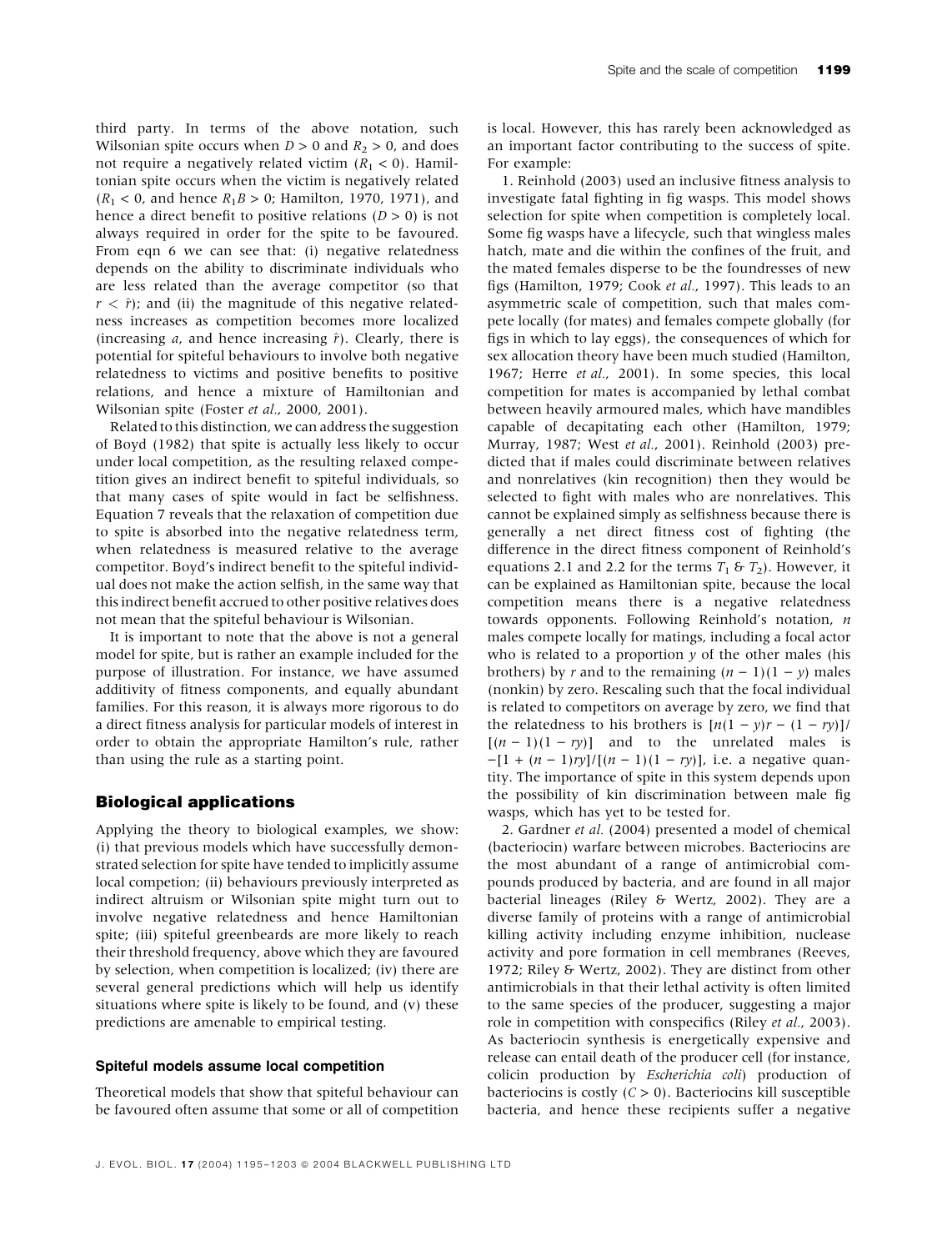benefit  $(B < 0)$ . Hence bacteriocin production can be regarded as a spiteful trait. As kin of the producer cell are immune to its bacteriocins, there is effective kin discrimination, and the potential for recipients to be negatively related to the producer. Specifically, this relatedness is  $R = -(ak)/(1 - ak)$  where k is the proportion of the social group which are clonal kin of the producer, and a is the proportion of competition which occurs locally. This reveals the importance of local competition in the evolution of spiteful behaviour. Specifically, (i) spiteful bacteriocin production is only selected for when there is some local competition  $(a > 0)$ : as  $R = 0$  when  $a = 0$ ), and (ii) as the degree of local competition (a) increases the evolutionary stable strategy (Maynard Smith & Price, 1973) is to increasingly allocate resources to spiteful bacteriocin production (Gardner et al., 2004).

3. Cytoplasmic Incompatibility (CI), the phenomenon whereby maternally transmitted Wolbachia (and other) bacteria occurring in male hosts sterilize uninfected female hosts upon mating (O'Neill et al., 1997), has been interpreted as a form of spite (Hurst, 1991; Foster et al., 2001). Infected females are compatible with infected males, and so there is effective discrimination of carriers and noncarriers of the parasite. The question of whether it can be favoured by selection has received much attention (Prout, 1994; Turelli, 1994; Frank, 1997b). Frank (1997b) demonstrated that selection can favour CI in structured host populations. In his model, the sterilization of uninfected females relaxes competition for the infected progeny produced by the group. In particular, Frank highlighted the importance of kin associations, so that related bacteria are carried by several hosts within the group. Less emphasis was given to the assumption of density-dependent regulation at the group level, so that all competition is local ( $a = 1$ ). Similar reasoning can be applied to the evolution of such selfish elements as maternal-effect lethal distorter genes (Beeman et al., 1992; Hurst, 1993; Hurst et al., 1996; Foster et al., 2001), in which the killing of noncarriers relaxes competition among the carriers of the killer allele.

#### Hamiltonian and Wilsonian spite

Equation 7 can be used to discriminate between Hamiltonian and Wilsonian forms of spite, and assess their relative importance when both occur (i.e. when spite is directed at negatively related individuals but also accrues a net inclusive fitness benefit by directly enhancing the success of positive relations). In particular, using measures of relatedness that take into account the effects of competition, we can reinterpret many putative examples of Wilsonian spite as Hamiltonian spite or a mixture of the two. For instance, Foster et al. (2000, 2001) present two spiteful behaviours presented by the eusocial insects which they describe as Wilsonian: worker policing and sex allocation manipulation.

Often in eusocial hymenopteran societies, worker individuals do not have the opportunity to mate, but nevertheless have functioning ovaries, and can therefore produce unfertilized eggs which may develop as haploid males (Wilson, 1971; Bourke, 1988). Worker policing, the phenomenon whereby workers eat the eggs of other workers in their colony (Ratnieks, 1988), is well documented (Ratnieks & Visscher, 1989; Foster & Ratnieks, 2000, 2001; Barron et al., 2001; Foster et al., 2002). Foster et al. (2000, 2001) argue that this costly policing behaviour enhances the inclusive fitness of the actor as it frees up resources for the queen's sons (their brothers), to which they are more related than the sons of other workers (their nephews), and hence the spite is of the Wilsonian form. However, given that competition between the progeny for resources is within the colony, it is appropriate to measure relatedness with respect to this local competitive arena when assessing the inclusive fitness consequences for this particular behaviour. This means that the victim of the policing (a nephew) is less related than average (all brothers and nephews) and hence negatively related to the actor (i.e.  $R_1 < 0$ ). Consequently, if relatedness is measured at the scale of competition, worker policing can be interpreted as involving Hamiltonian spite.

The haplodiploid genetics of the hymenoptera means that in eusocial species the workers can be more related to their diploid sisters than their haploid brothers. This means that, while the queen prefers equal sex allocation among reproductives, the workers would rather there was a female bias (Trivers & Hare, 1976). In some species the workers create this bias by killing male progeny (Passera & Aron, 1996; Sundström et al., 1996; Chapuisat & Keller, 1999; Hammond et al., 2003). Foster et al. (2000, 2001) suggest this killing of male progeny is Wilsonian spite that benefits the colony's female progeny. However, the local competition for resources within the colony, plus the fact that males are devalued relative to females in terms of relatedness, means that the recipient of the spite is negatively related to the actor  $(R_1 < 0)$ . Again, this behaviour may be reinterpreted involving Hamiltonian spite.

Application of the theory should also allow reinterpretation of behaviours which have not been considered spiteful (Hamiltonian or otherwise) in the past. Precocious larval development in polyembryonic parasitoid wasps (Godfray, 1992; Grbic et al., 1992; Hardy et al., 1993; Ode & Strand, 1995) seems to constitute a previously overlooked example of spite. Typically, two eggs, one male and one female, are laid on or in the body of the host insect, which then divide asexually to produce a brood of genetically identical brothers and genetically identical sisters. Local competition for resources limits the number of adult wasps emerging from the host, suggesting that there is scope for negative relatedness between the sexes within the brood. Upon inspection, some of the larvae that have not emerged as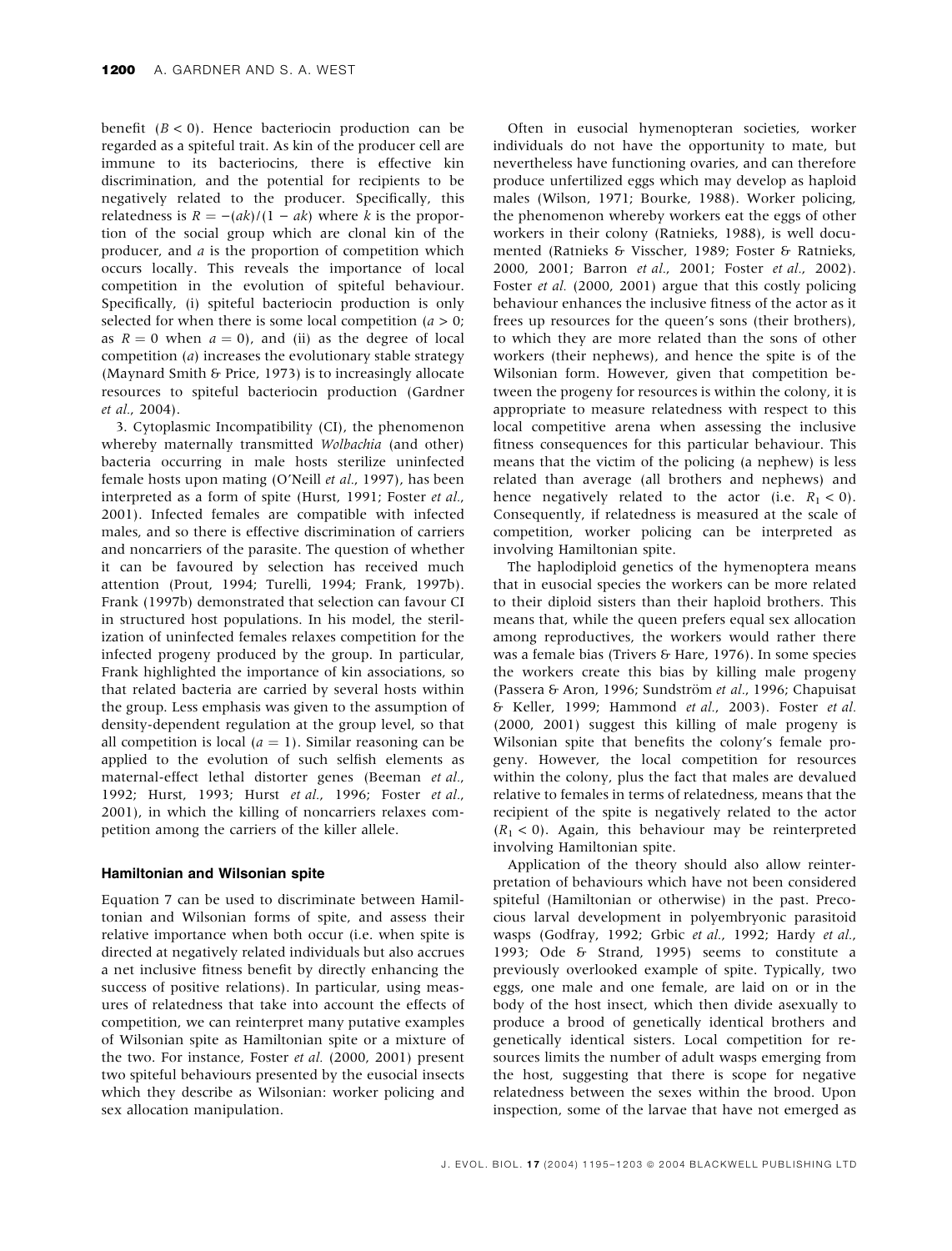adults are found to have developed precociously, giving up their own future reproduction in order to murder opposite-sex siblings developing in the same host. Asymmetric dispersal (which generates a sex difference in the scale of competition), and asymmetric relatedness (brothers are more related to sisters than vice versa) seem to be responsible for evolutionary resolution of this conflict in favour of the sisters, such that most precocious larvae are female.

# Local competition can enhance the success of spiteful greenbeards

Greenbeards are phenotypic markers for genetic composition that allow individuals to identify positive relations more effectively than through discrimination of genealogical kin from nonkin (Hamilton, 1964, 1971; Dawkins, 1976). A greenbeard gene causes three things: (i) a phenotypic trait, (ii) recognition of this trait in others, and (iii) preferential treatment of those recognized – see Queller et al. (2003) for an example of a single gene which satisfies these three conditions. From the perspective of the greenbearded actor, social partners displaying the phenotype carry his gene and hence are positively related to him, and those who do not display the phenotype do not carry his gene, and are therefore negatively related to him, with respect to that locus. Greenbeards can therefore increase in frequency either by directing altruism towards the positive relations or else by directing spite towards the negative relations. However, nontrivial negative relatedness is only possible when the greenbeard allele is at a substantial frequency in the population, as Hamilton (1971) understood, making it difficult to imagine how a spiteful greenbeard could initially be selected. This problem is not felt by altruistic greenbeards, which have maximal relatedness between bearers of the gene even when the greenbeard is at low frequency in the population. The understanding that is the arena of competition that provides the appropriate reference, rather than the population as a whole, means that the spread of spiteful greenbeards can be more easily understood, and the attainment of the threshold frequency does not have to rely upon assumptions such as extreme stochastic fluctuations.

Foster et al. (2000, 2001) discuss the example of the red fire ant (Solenopsis invicta; see also Keller & Ross, 1998 and Hurst & McVean, 1998), in which workers with genotype Bb, under the influence of their greenbeard (b) gene, murder negatively related BB queens and hence increase the frequency of the b gene in the population (homozygotes for the greenbeard gene are absent as the bb genotype is lethal). It is easy to see how the frequency of the b allele among the small number of locally competing queens could, through sampling error, exceed the threshold even as the global frequency approaches zero.

#### Where should we expect spite?

The extensions to spite theory, and biological examples of spite discussed above, suggest several clues as to where we should expect such behaviours to occur. Hamilton (1970, 1971) noted that spite should be more prevalent when actors are in a position to inflict damage to others at little cost to themselves, and so it is unsurprising that many examples turn up among nonreproductives in the eusocial insects, those individuals who have little or nothing to lose with respect to their direct fitness (Foster et al., 2000, 2001). A major factor which has received much attention is the ability to identify one's negative relations. This can be achieved through recognition of genealogically close individuals (kin discrimination) or by means of phenotypic markers for genetic composition (greenbeards). We also emphasize that spite should be looked for in situations where competition is mostly local (among social partners), and in viscous populations.

## Empirical testing of spite theory

Previous debate over spite has focused primarily on whether spite occurs. However, some of the more recent examples, such as worker policing in the eusocial insects and bacteriocin production by bacteria, provide possibilities for testing whether the relative occurrence of spite varies as predicted by social evolution theory. Indeed, much of the data from the eusocial insects fits well with the predictions of the theory (Chapuisat & Keller, 1999; Ratnieks et al., 2001). Here we emphasize two general points.

1. We used Hamilton's rule to give an overall conceptual view. However, if particular cases are to be analysed, then it is often much easier and more rigorous to start with an equation for direct (neighbour-modulated) fitness based upon the relevant biology, and then derive predictions (Taylor & Frank, 1996; Frank, 1998). Hamilton's rule in some form usually appears as a consequence of such an approach, and provides a conceptual tool that can be used for interpretation of the results (Frank, 1998; Pen & Weissing, 2000; West & Buckling, 2003; Gardner et al., 2004).

2. A relatively general prediction that arises from different models is that the incidence of spite should be dome shaped in relation to the degree of kinship within a social group. If the proportion of kin (including oneself) in the group is vanishingly small then no spite is favoured, as the nonkin recipients of spite will have the same relatedness, on average, as the average group member (i.e. zero). Similarily, when the actor associates solely with clonal kin, spite is also not favoured, as there are no negatively related individuals present. However, when the degree of kinship takes intermediate value, some degree of spite might be favoured because some individuals will necessarily be less related to the actor than others, such that some will have below-average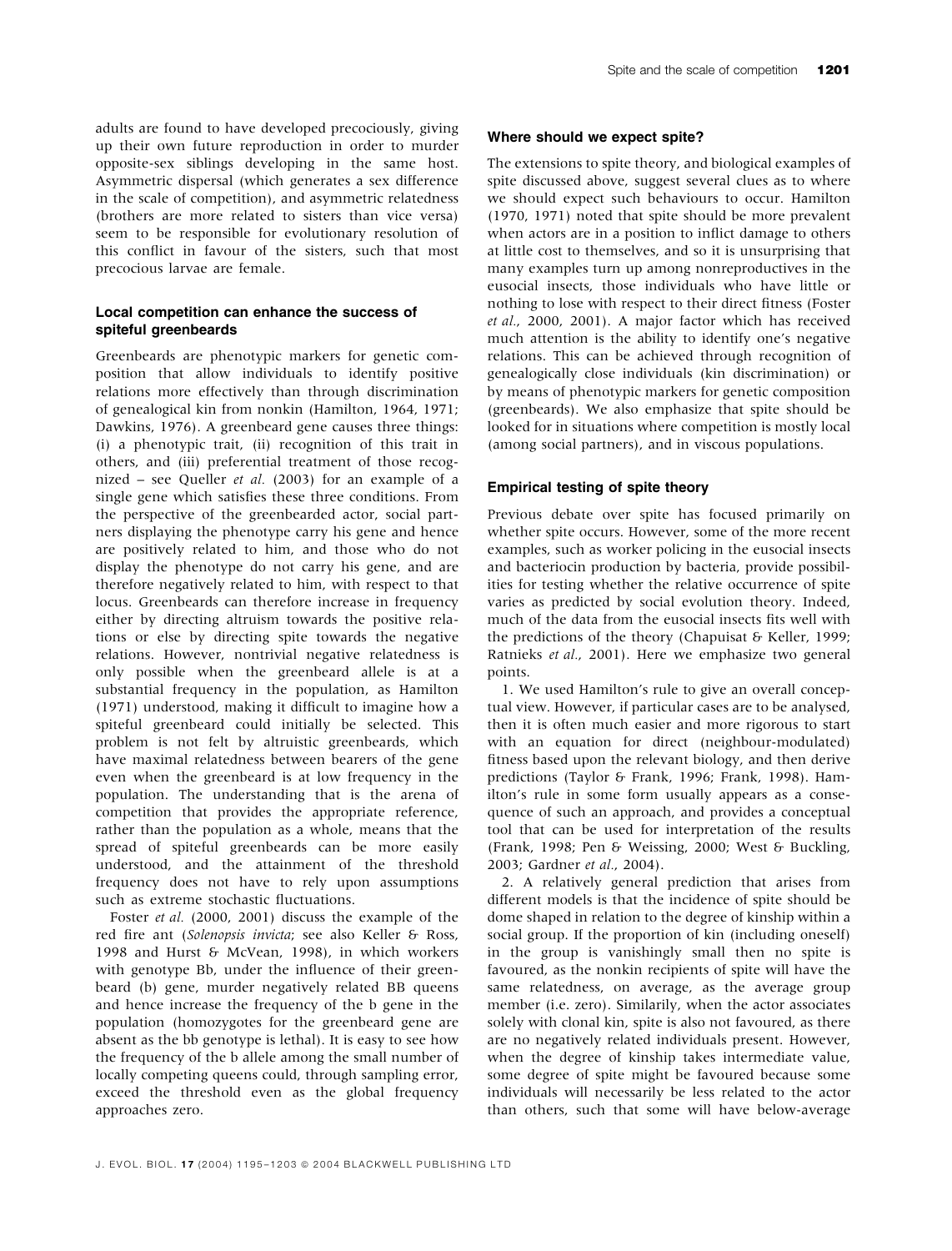(and hence negative) relatedness. This result was found in both the bacteriocin (Gardner et al., 2004) and fig wasp mortal combat (Reinhold, 2003) examples discussed above. The relatedness differential also selects for spiteful sex allocation manipulation (brothers are less related than sisters) and worker policing (nephews are less related than sons and brothers) discussed above. As well as suggesting where we might find spite occurring in nature, these models give predictions that could be tested with observational or experimental studies.

# Conclusion

Spite has been neglected by social evolution theory because a common, implict assumption (global competition) in evolutionary models tends to diminish its selective advantage. We have demonstrated that many previously analysed behaviours can be readily interpreted as involving spite. Furthermore, theory has been developed to such a degree that we can make testable predictions about where spite is likely to be found and how it relates to the degree of competition and kinship between social partners.

# Acknowledgments

We thank N. Barton, K. Foster, S. Frank, M. Kirkpatrick, N. Mehdiabadi, S. Nee, T. Sands, D. Shuker, W. Zuidema and an anonymous reviewer for comments and discussion, and NERC, BBSRC and The Royal Society for funding.

# References

- Barron, A., Oldroyd, B.P. & Ratnieks, F.L.W. 2001. Worker policing and anarchy in Apis. Behav. Ecol. Sociobiol. 50: 199– 208.
- Beeman, R.W., Friesen, K.S. & Denell, R.E. 1992. Maternaleffect selfish genes in flour beetles. Science 256: 89–92.
- Bourke, A.F.G. 1988. Worker reproduction in the higher eusocial Hymenoptera. Q. Rev. Biol. 63: 291–311.
- Boyd, R. 1982. Density-dependent mortality and the evolution of social interactions. Anim. Behav. 30: 972–982.
- Chapuisat, M. & Keller, L. 1999. Testing kin selection with sex allocation data in eusocial Hymenoptera. Heredity 82: 473–478.
- Cook, J.M., Compton, S.G., Herre, E.A. & West, S.A. 1997. Alternative mating tactics and extreme male dimorphism in fig wasps. Proc. R. Soc. Lond. B 264: 747–754.
- Dawkins, R. 1976. The Selfish Gene. Oxford University Press, Oxford.
- Foster, K.R. & Ratnieks, F.L.W. 2000. Facultative worker policing in a wasp. Nature 407: 692–693.
- Foster, K.R. & Ratnieks, F.L.W. 2001. Convergent evolution of worker policing by egg eating in the honey bee and common wasp. Proc. R. Soc. Lond. B 268: 169–174.
- Foster, K.R., Ratnieks, F.L.W. & Wenseleers, T. 2000. Spite in social insects. Trends Ecol. Evol. 15: 469-470.
- Foster, K.R., Wenseleers, T. & Ratnieks, F.L.W. 2001. Spite: Hamilton's unproven theory. Ann. Zool. Fennici 38: 229–238.
- Foster, K.R., Gulliver, J. & Ratnieks, F.L.W. 2002. Why workers do not reproduce: worker policing in the European hornet Vespa crabro. Insectes Sociaux 49: 41–44.
- Frank, S.A. 1995. George Price's contributions to evolutionary genetics. J. Theor. Biol. 175: 373–388.
- Frank, S.A. 1997a. The Price equation, Fisher's fundamental theorem, kin selection, and causal analysis. Evolution 51: 1712–1729.
- Frank, S.A. 1997b. Cytoplasmic incompatibility and population structure. J. Theor. Biol. 184: 327-330.
- Frank, S.A. 1998. Foundations of Social Evolution. Princeton University Press, Princeton, NJ.
- Gardner, A., West, S.A. & Buckling, A. 2004. Bacteriocins, spite and virulence. Proc. R. Soc. Lond. B 271: 1529–1535.
- Godfray, H.C.J. 1992. Strife among siblings. Nature 360: 213– 214.
- Grafen, A. 1984. Natural selection, kin selection and group selection. In: Behavioural Ecology, 2nd edn (J. R. Krebs & N. B. Davies, eds), pp. 62–84. Blackwell, Oxford.
- Grafen, A. 1985. A geometric view of relatedness. Oxf. Surv. Evol. Biol. 2: 28–89.
- Grbic, M., Ode, P.J. & Strand, M.R. 1992. Sibling rivalry and brood sex ratios in polyembryonic wasps. Nature 360: 254– 256.
- Griffin, A.S., West, S.A. & Buckling, A. 2004. Cooperation and competition in pathogenic bacteria. Nature (in press).
- Haldane, J.B.S. 1924. A mathematical theory of natural and artificial selection part I. Trans. Camb. Philos. Soc. 23: 19–41.
- Hamilton, W.D. 1963. The evolution of altruistic behaviour. Am. Nat. 97: 354–356.
- Hamilton, W.D. 1964. The genetical evolution of social behaviour I. J. Theor. Biol. 7: 1–16.
- Hamilton, W.D. 1967. Extraordinary sex ratios. Science 156: 477-488.
- Hamilton, W.D. 1970. Selfish and spiteful behaviour in an evolutionary model. Nature 228: 1218–1220.
- Hamilton, W.D. 1971. Selection of selfish and altruistic behaviour in some extreme models. In: Man and Beast: Comparative Social Behaviour (J. F. Eisenberg & W. S. Dillon, eds), pp. 57– 91. Smithsonian Press, Washington, DC.
- Hamilton, W.D. 1972. Altruism and related phenomena, mainly in social insects. Annu. Rev. Ecol. Syst. 3: 193–232.
- Hamilton, W.D. 1975. Innate social aptitudes of man: an approach from evolutionary genetics. In: Biosocial Anthropology (R. Fox, ed.), pp. 133–153. Malaby Press, London.
- Hamilton, W.D. 1979. Wingless and fighting males in fig wasps and other insects. In: Reproductive Competition, Mate Choice, and Sexual Selection in Insects (M. S. Blum & N. A. Blum, eds), pp. 167–220. Academic Press, New York.
- Hamilton, W.D. 1996. Narrow Roads of Geneland Volume 1: Evolution of Social Behaviour. Freeman, Oxford.
- Hammond, R.L., Bruford, M.W. & Bourke, A.F.G. 2003. Ant workers selfishly bias sex ratios by manipulating female development. Proc. R. Soc. Lond. B 269: 173–178.
- Hardy, I.C.W., Ode, P.J. & Strand, M.R. 1993. Factors influencing brood sex-ratios in polyembryonic Hymenoptera. Oecologia 93: 343–348.
- Herre, E.A., Machado, C. & West, S.A. 2001. Selective regime and fig wasp sex ratios: towards sorting rigor from pseudorigor in tests of adaptation. In: Adaptation and Optimality (S. Orzack & E. Sober, eds), pp. 191–218. Cambridge University Press, Cambridge.